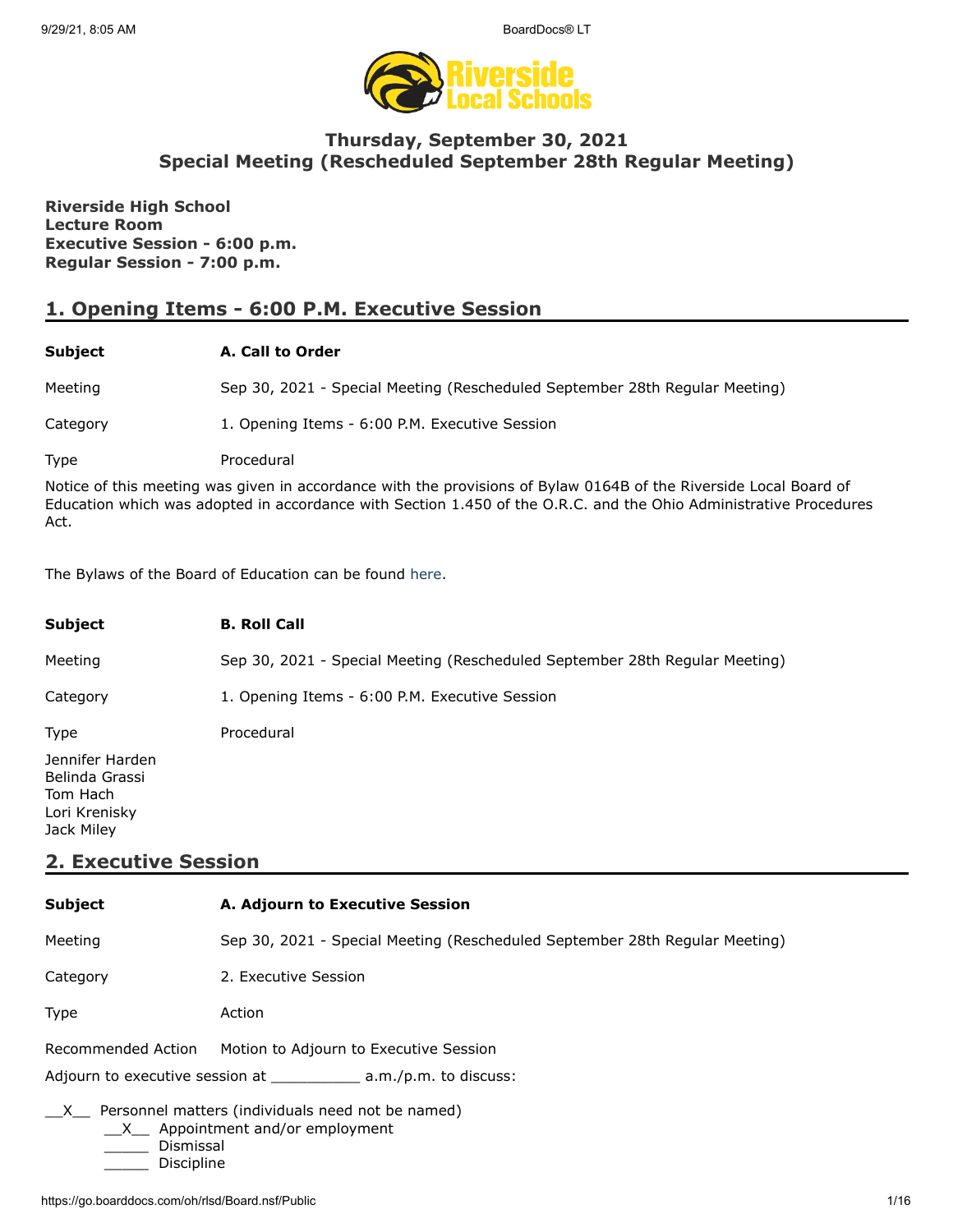| $9/29/21, 8:05$ AM                                                                                                                                                                                                                                                                                                                                    |                           |                                                                           | BoardDocs <sup>®</sup> LT                                                   |
|-------------------------------------------------------------------------------------------------------------------------------------------------------------------------------------------------------------------------------------------------------------------------------------------------------------------------------------------------------|---------------------------|---------------------------------------------------------------------------|-----------------------------------------------------------------------------|
| Promotion or demotion<br>_X__ Compensation<br>Investigation of charges and/or complaints<br>$X$ Purchase or sale of property<br>_____ Conferences with legal counsel related to pending or imminent court action<br>Negotiations<br>Security arrangements<br>Economic Development<br>Matters required to be kept confidential by state or federal law |                           |                                                                           |                                                                             |
| Motion: __________________                                                                                                                                                                                                                                                                                                                            |                           |                                                                           |                                                                             |
| Second: _____________________                                                                                                                                                                                                                                                                                                                         |                           |                                                                           |                                                                             |
| Vote:<br>Jennifer Harden<br>Belinda Grassi<br>Tom Hach<br>Lori Krenisky<br>Jack Miley                                                                                                                                                                                                                                                                 | Aye________<br>Aye_______ | $\mathsf{Nay}_{\_\!\!\_\_\!\!\_$<br>Nay______<br>Nay_______<br>Nay_______ | Abstain______<br>Abstain<br>Abstain______<br>Abstain______<br>Abstain       |
| President declares the motion: carried, failed                                                                                                                                                                                                                                                                                                        |                           |                                                                           |                                                                             |
| <b>Subject</b>                                                                                                                                                                                                                                                                                                                                        |                           | <b>B. Return to Regular Session</b>                                       |                                                                             |
| Meeting                                                                                                                                                                                                                                                                                                                                               |                           |                                                                           | Sep 30, 2021 - Special Meeting (Rescheduled September 28th Regular Meeting) |
| Category                                                                                                                                                                                                                                                                                                                                              | 2. Executive Session      |                                                                           |                                                                             |
| Type                                                                                                                                                                                                                                                                                                                                                  | Action                    |                                                                           |                                                                             |
| Recommended Action                                                                                                                                                                                                                                                                                                                                    |                           | Motion to Return to Regular Session                                       |                                                                             |
| Return to regular session at ______________ a.m./p.m.                                                                                                                                                                                                                                                                                                 |                           |                                                                           |                                                                             |
| Motion: _____________________                                                                                                                                                                                                                                                                                                                         |                           |                                                                           |                                                                             |
| Second: ____________________                                                                                                                                                                                                                                                                                                                          |                           |                                                                           |                                                                             |
| Vote:<br>Jennifer Harden<br>Belinda Grassi<br>Tom Hach<br>Lori Krenisky<br>Jack Miley                                                                                                                                                                                                                                                                 | Aye_______                | $\bigcap_{x \in \mathbb{R}}$<br>Nay_______<br>Nay_______<br>Nay_______    | Abstain______<br>Abstain______<br>Abstain<br>Abstain<br>Abstain______       |

President declares the motion: carried, failed

# **3. Opening Items - 7:00 P.M. Regular Session**

### **Subject A. Call to Order**

| Meeting     | Sep 30, 2021 - Special Meeting (Rescheduled September 28th Regular Meeting) |
|-------------|-----------------------------------------------------------------------------|
| Category    | 3. Opening Items - 7:00 P.M. Regular Session                                |
| <b>Type</b> | Procedural                                                                  |

Notice of this meeting was given in accordance with the provisions of Bylaw 0164B of the Riverside Local Board of Education which was adopted in accordance with Section 1.450 of the O.R.C. and the Ohio Administrative Procedures

https://go.boarddocs.com/oh/rlsd/Board.nsf/Public 2/16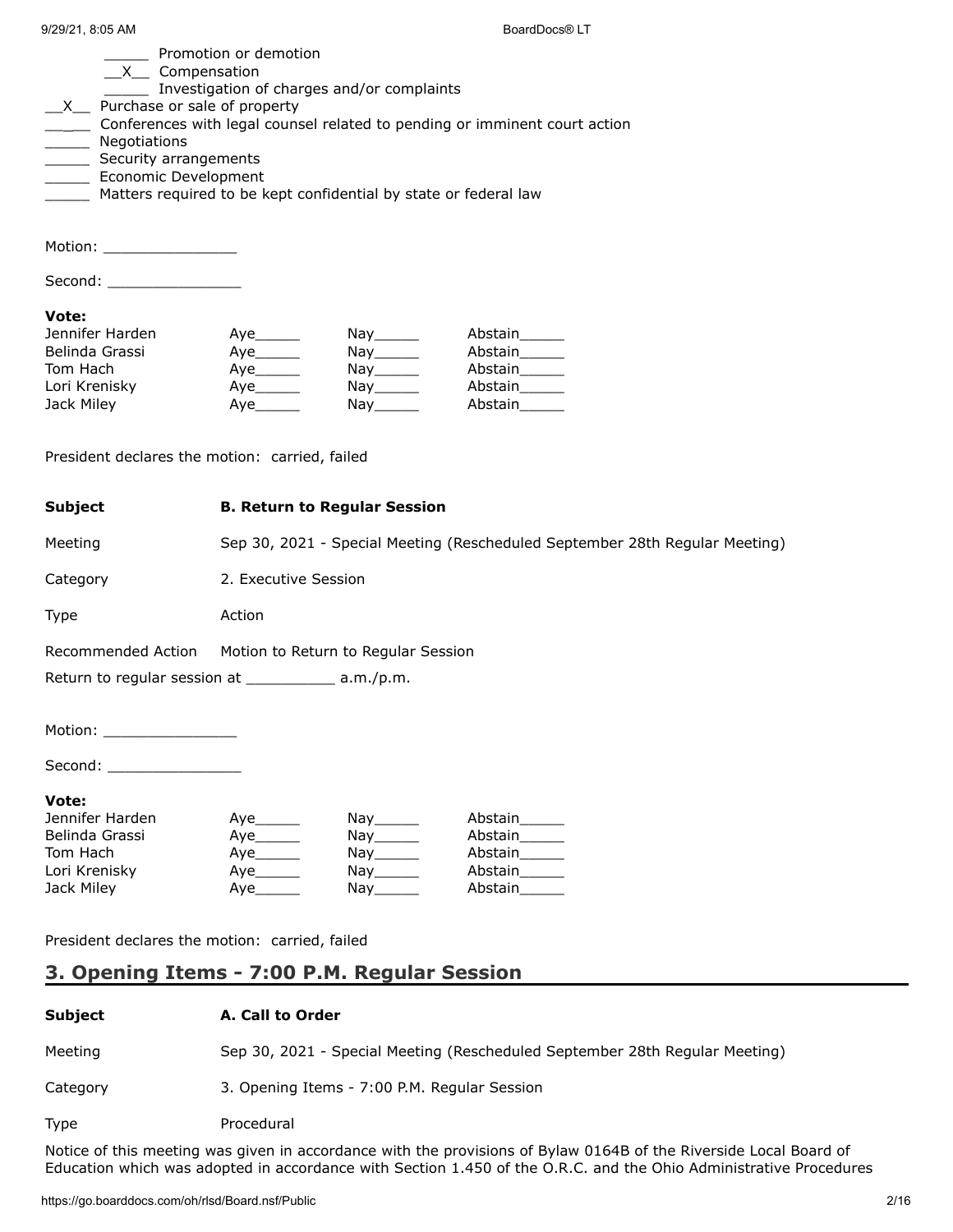The Bylaws of the Board of Education can be found [here.](http://www.neola.com/riverside(lake)-oh/)

| <b>Subject</b>                                                               | <b>B. Roll Call</b>                                                         |
|------------------------------------------------------------------------------|-----------------------------------------------------------------------------|
| Meeting                                                                      | Sep 30, 2021 - Special Meeting (Rescheduled September 28th Regular Meeting) |
| Category                                                                     | 3. Opening Items - 7:00 P.M. Regular Session                                |
| <b>Type</b>                                                                  | Procedural                                                                  |
| Jennifer Harden<br>Belinda Grassi<br>Tom Hach<br>Lori Krenisky<br>Jack Miley |                                                                             |
| <b>Subject</b>                                                               | <b>C. Pledge of Allegiance</b>                                              |
| Meeting                                                                      | Sep 30, 2021 - Special Meeting (Rescheduled September 28th Regular Meeting) |
| Category                                                                     | 3. Opening Items - 7:00 P.M. Regular Session                                |
| Type                                                                         | Procedural                                                                  |

I pledge allegiance to the Flag of the United States of America, and to the Republic for which it stands, one Nation under God, indivisible, with liberty and justice for all.

| Subject  | D. Welcome                                                                  |
|----------|-----------------------------------------------------------------------------|
| Meeting  | Sep 30, 2021 - Special Meeting (Rescheduled September 28th Regular Meeting) |
| Category | 3. Opening Items - 7:00 P.M. Regular Session                                |
| Type     | Procedural                                                                  |

On behalf of the Board, I would like to welcome all students, staff, parents, and interested community members to tonight's Board of Education meeting. I would like to remind everyone that this is a meeting of the Board of Education held in public for the purpose of conducting the school district's business and is not to be considered a public community meeting. There is time for public comment during the meeting in the Public Participation section on the agenda.

### **4. Minutes**

| <b>Subject</b>                                                                                                                                                                                                                 | A. Approval of Minutes                                                      |
|--------------------------------------------------------------------------------------------------------------------------------------------------------------------------------------------------------------------------------|-----------------------------------------------------------------------------|
| Meeting                                                                                                                                                                                                                        | Sep 30, 2021 - Special Meeting (Rescheduled September 28th Regular Meeting) |
| Category                                                                                                                                                                                                                       | 4. Minutes                                                                  |
| Type                                                                                                                                                                                                                           | Action, Minutes                                                             |
| Recommended Action                                                                                                                                                                                                             | Motion to approve Minutes as attached.                                      |
| Motion: will be a series of the series of the series of the series of the series of the series of the series o                                                                                                                 |                                                                             |
| Second: the contract of the contract of the contract of the contract of the contract of the contract of the contract of the contract of the contract of the contract of the contract of the contract of the contract of the co |                                                                             |
| Vote:<br>Jennifer Harden                                                                                                                                                                                                       | Nay<br>Abstain<br>Aye                                                       |

https://go.boarddocs.com/oh/rlsd/Board.nsf/Public 3/16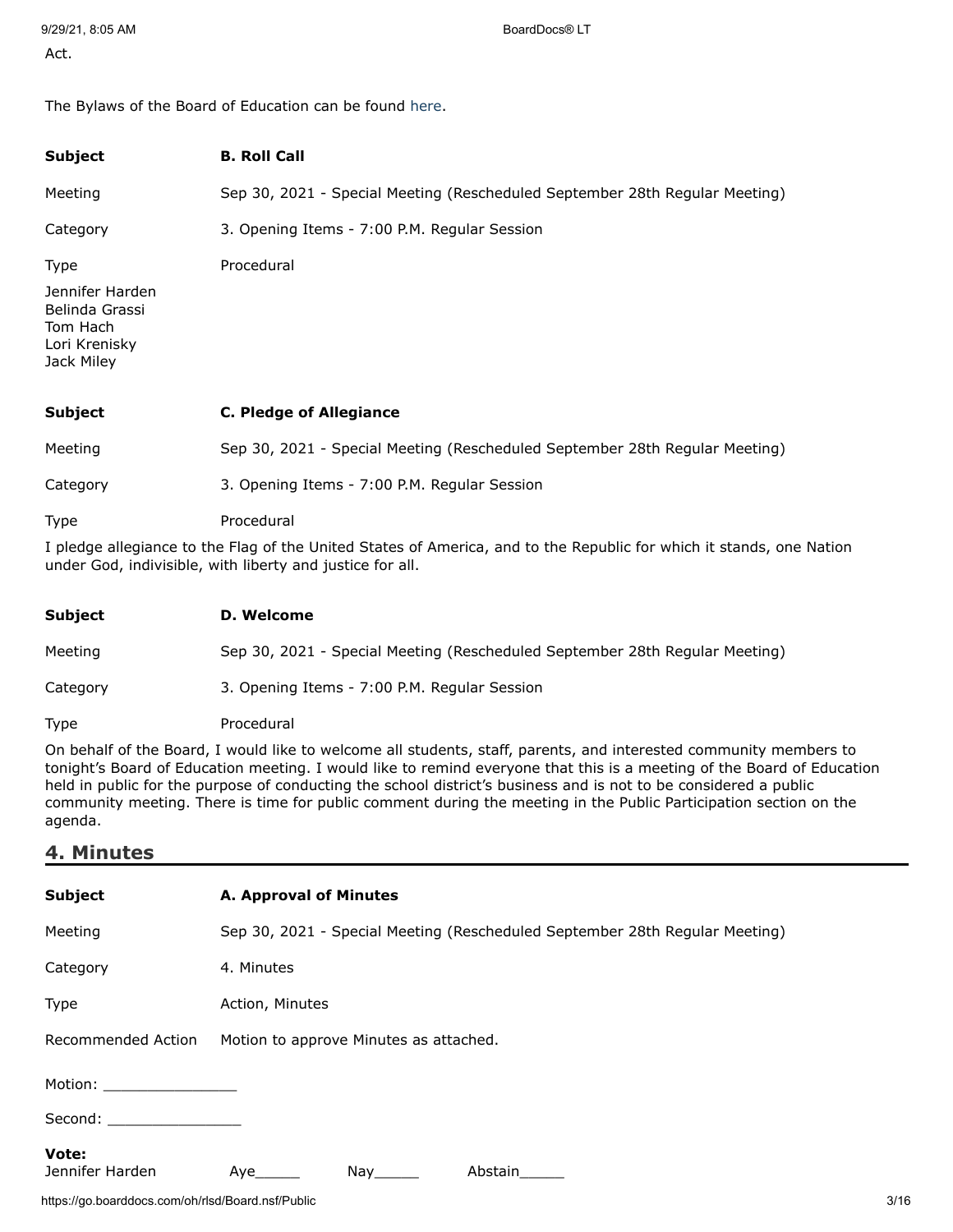9/29/21, 8:05 AM BoardDocs® LT

| Belinda Grassi | Ave | Nav | Abstain |
|----------------|-----|-----|---------|
| Tom Hach       | Ave | Nay | Abstain |
| Lori Krenisky  | Ave | Nav | Abstain |
| Jack Miley     | Ave | Nav | Abstain |

President declares the motion: carried, failed

File Attachments [August 26 2021 Special Meeting Minutes.pdf \(214 KB\)](https://go.boarddocs.com/oh/rlsd/Board.nsf/files/C72HSM47E9A2/$file/August%2026%202021%20Special%20Meeting%20Minutes.pdf)

# **5. Special Reports**

### **Subject A. Special Report**

Meeting Sep 30, 2021 - Special Meeting (Rescheduled September 28th Regular Meeting)

Category 5. Special Reports

Type Information

Special reports will be presented to the Board of Education.

## **6. Old Business**

| Subject  | A. Discussion of Old Business                                               |
|----------|-----------------------------------------------------------------------------|
| Meeting  | Sep 30, 2021 - Special Meeting (Rescheduled September 28th Regular Meeting) |
| Category | 6. Old Business                                                             |
| Type     | <b>Discussion</b>                                                           |

The Board of Education may discuss any outstanding old business items.

# **7. New Business**

| <b>Subject</b> | A. Discussion of New Business                                               |  |
|----------------|-----------------------------------------------------------------------------|--|
| Meeting        | Sep 30, 2021 - Special Meeting (Rescheduled September 28th Regular Meeting) |  |
| Category       | 7. New Business                                                             |  |
| <b>Type</b>    | <b>Discussion</b>                                                           |  |
|                |                                                                             |  |

The Board of Education may discuss any new business items that arise.

# **8. Board of Education Committee and Liaison Reports**

| <b>Subject</b>                                                | A. Superintendent's Business Advisory Liaison                               |  |
|---------------------------------------------------------------|-----------------------------------------------------------------------------|--|
| Meeting                                                       | Sep 30, 2021 - Special Meeting (Rescheduled September 28th Regular Meeting) |  |
| Category                                                      | 8. Board of Education Committee and Liaison Reports                         |  |
| <b>Type</b>                                                   | Reports                                                                     |  |
| Mrs. Harden will provide an update to the Board of Education. |                                                                             |  |

### **Subject B. Curriculum and Programming Committee; Booster Organizations Liaison**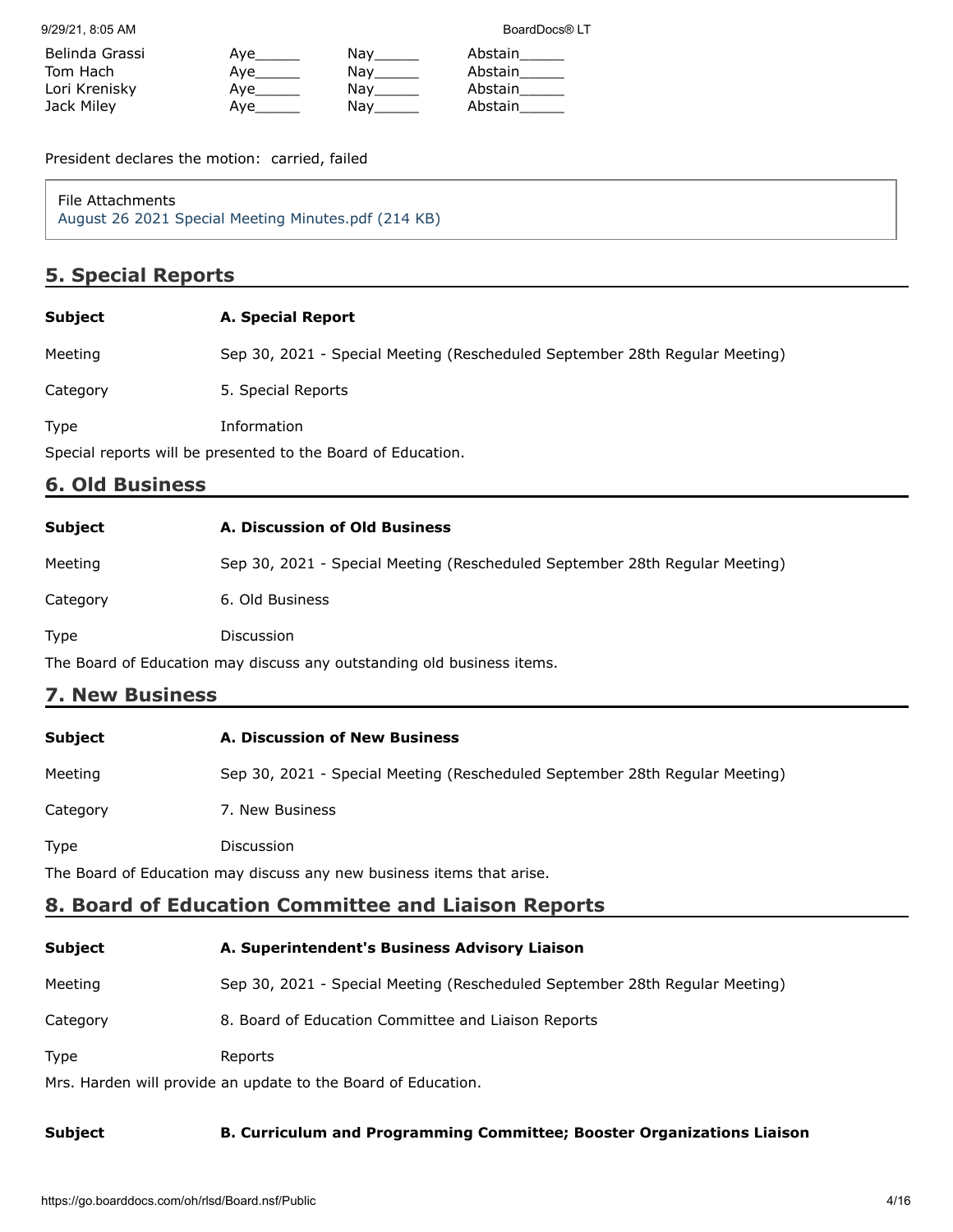| 9/29/21, 8:05 AM | BoardDocs® LT                                                               |
|------------------|-----------------------------------------------------------------------------|
| Meeting          | Sep 30, 2021 - Special Meeting (Rescheduled September 28th Regular Meeting) |
| Category         | 8. Board of Education Committee and Liaison Reports                         |
| <b>Type</b>      | Reports                                                                     |
|                  | Mr. Miley will provide an update to the Board of Education.                 |
| <b>Subject</b>   | C. Buildings & Grounds/Operations Committee; Alumni Association Liaison     |
| Meeting          | Sep 30, 2021 - Special Meeting (Rescheduled September 28th Regular Meeting) |
| Category         | 8. Board of Education Committee and Liaison Reports                         |
| <b>Type</b>      | Reports                                                                     |
|                  | Mr. Hach will provide an update to the Board of Education.                  |

| <b>Subject</b>                                                  | D. Policy Committee; Strategic Plan Liaison                                 |
|-----------------------------------------------------------------|-----------------------------------------------------------------------------|
| Meeting                                                         | Sep 30, 2021 - Special Meeting (Rescheduled September 28th Regular Meeting) |
| Category                                                        | 8. Board of Education Committee and Liaison Reports                         |
| <b>Type</b>                                                     | Reports                                                                     |
| Mrs. Krenisky will provide an update to the Board of Education. |                                                                             |

# **9. Superintendent's Report**

| <b>Subject</b>                                              | A. Update from the Superintendent                                           |
|-------------------------------------------------------------|-----------------------------------------------------------------------------|
| Meeting                                                     | Sep 30, 2021 - Special Meeting (Rescheduled September 28th Regular Meeting) |
| Category                                                    | 9. Superintendent's Report                                                  |
| <b>Type</b>                                                 | Reports                                                                     |
| Dr. Kalis will provide an update to the Board of Education. |                                                                             |

# **10. Treasurer's Report and Committee Update**

| Subject  | A. Finance/Audit and Personnel Committee; Legislative Liaison               |
|----------|-----------------------------------------------------------------------------|
| Meeting  | Sep 30, 2021 - Special Meeting (Rescheduled September 28th Regular Meeting) |
| Category | 10. Treasurer's Report and Committee Update                                 |
| Type     | Reports<br>Mrs. Grassi will provide an update to the Board of Education.    |
| Subject  | <b>B. Update from the Treasurer</b>                                         |

| Meeting     | Sep 30, 2021 - Special Meeting (Rescheduled September 28th Regular Meeting) |
|-------------|-----------------------------------------------------------------------------|
| Category    | 10. Treasurer's Report and Committee Update                                 |
| <b>Type</b> | Reports                                                                     |

Mr. Platko will provide an update to the Board of Education.

# **11. Public Participation**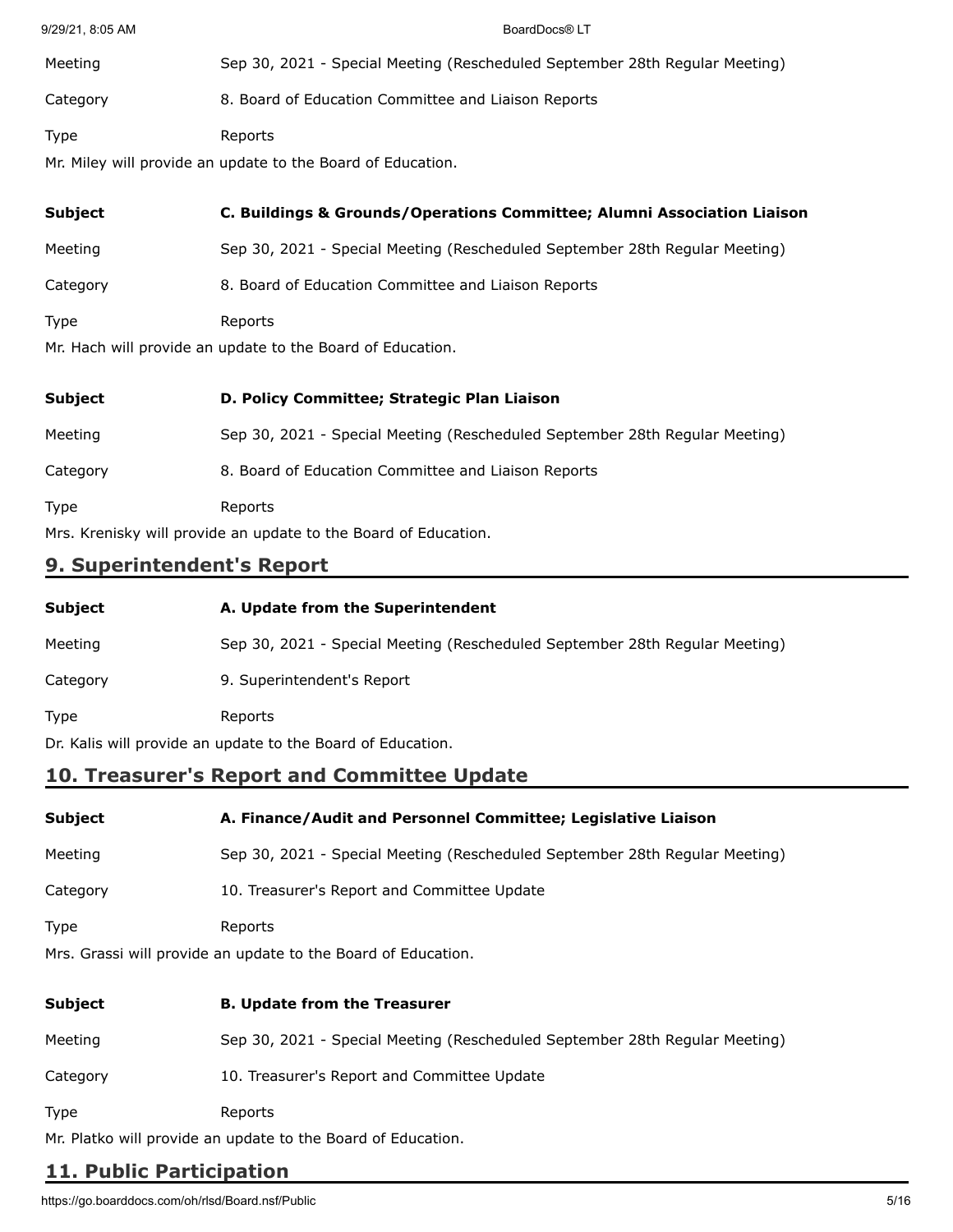### **Subject A. Public Comment**

Meeting Sep 30, 2021 - Special Meeting (Rescheduled September 28th Regular Meeting)

Category 11. Public Participation

Type Information

Anyone wishing to address the Board of Education will be recognized by the Board President. Speakers are requested to identify themselves and their topic; comments are limited to three minutes.

Please see Bylaw 0169.1 - Public Participation at Board Meetings located [here](http://www.neola.com/riverside(lake)-oh/) for more information.

| <b>Subject</b> | B. Public Hearing - American Rescue Plan - IDEA Allocation                  |
|----------------|-----------------------------------------------------------------------------|
| Meeting        | Sep 30, 2021 - Special Meeting (Rescheduled September 28th Regular Meeting) |
| Category       | 11. Public Participation                                                    |
| <b>Type</b>    | Information                                                                 |

The Riverside Local School District has been allocated additional funds through the American Rescue Plan enacted on March 11, 2021. The additional funds are restricted to IDEA Part B Special Education and IDEA Early Childhood Special Education. The purpose of this public hearing is to solicit input from the public on how to use these funds. Any comment made today or received in the future will be considered when utilizing these funds.

# **12. Consent Agenda: Finance/Audit**

**Subject A. Monthly Financial Reports and Check Payment Register Report** Meeting Sep 30, 2021 - Special Meeting (Rescheduled September 28th Regular Meeting) Category 12. Consent Agenda: Finance/Audit

Type **Action** (Consent)

Resolution to approve the monthly financial reports and check payment register report for August 2021.

File Attachments [Monthly Board Reports - August 2021.pdf \(445 KB\)](https://go.boarddocs.com/oh/rlsd/Board.nsf/files/C6MLL64EB8B4/$file/Monthly%20Board%20Reports%20-%20August%202021.pdf)

*A Consent Agenda provides for a more efficient use of time. Any Board member can remove a Consent Agenda item to be discussed and voted on individually.*

#### **Subject B. Permanent Appropriations FY2022 - DRAFT**

Meeting Sep 30, 2021 - Special Meeting (Rescheduled September 28th Regular Meeting)

Category 12. Consent Agenda: Finance/Audit

Type **Action** (Consent)

Resolution to approve permanent appropriations for fiscal year 2022.

*A Consent Agenda provides for a more efficient use of time. Any Board member can remove a Consent Agenda item to be discussed and voted on individually.*

### **Subject C. Grant Acceptance**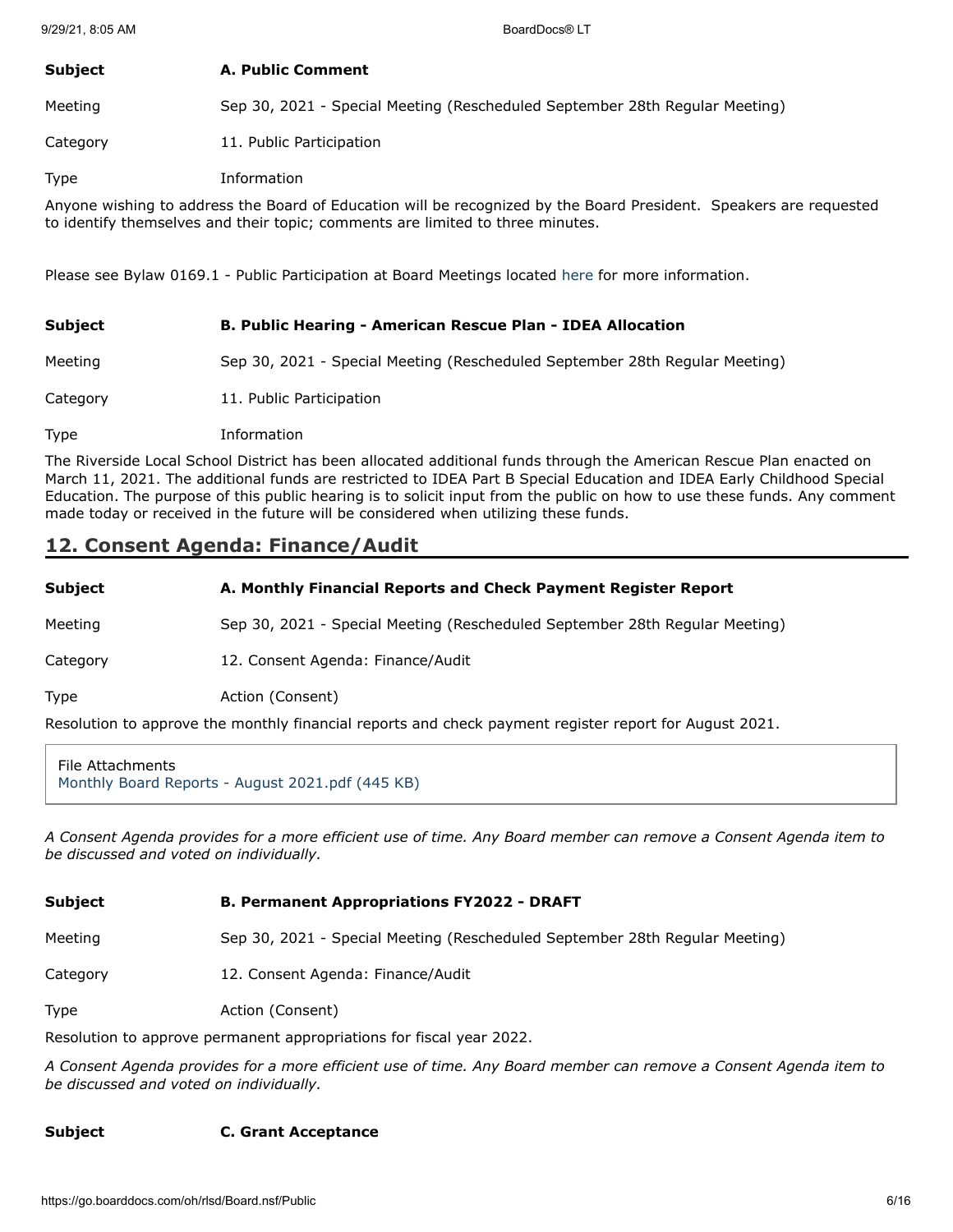9/29/21, 8:05 AM BoardDocs® LT

Meeting Sep 30, 2021 - Special Meeting (Rescheduled September 28th Regular Meeting) Category 12. Consent Agenda: Finance/Audit

Type **Action** (Consent)

Resolution to approve the following grant applications and awards:

 1. Ohio Department of Education in the amount of \$202,744.59, American Rescue Plan - IDEA Special Education, Fund 516

2. Ohio Department of Education in the amount of \$15,012.56, American Rescue Plan - ECSE, Fund 587

 3. Ohio Department of Education in the amount of \$444,585.00 Innovative Workforce Incentive Program Grant, Fund TBD

*A Consent Agenda provides for a more efficient use of time. Any Board member can remove a Consent Agenda item to be discussed and voted on individually.*

### **Subject D. ESC of Northeast Ohio - Audiology / Hearing**

Meeting Sep 30, 2021 - Special Meeting (Rescheduled September 28th Regular Meeting)

Category 12. Consent Agenda: Finance/Audit

Type **Action** (Consent)

Resolution to approve an Agreement between the Riverside Local School District and the Educational Service Center of Northeast Ohio for the 2021-2022 school year for audiology and/or hearing impairment.

*A Consent Agenda provides for a more efficient use of time. Any Board member can remove a Consent Agenda item to be discussed and voted on individually.*

#### **Subject E. ESC of Northeast Ohio - Consultant**

Meeting Sep 30, 2021 - Special Meeting (Rescheduled September 28th Regular Meeting)

Category 12. Consent Agenda: Finance/Audit

Type **Action** (Consent)

Resolution to approve an Inter-district Service Area Contract between the Riverside Local School District and the Educational Service Center of Northeast Ohio for the 2021-2022 school year for consultant services.

*A Consent Agenda provides for a more efficient use of time. Any Board member can remove a Consent Agenda item to be discussed and voted on individually.*

| <b>Subject</b> | F. PSI Special Needs Program - LPN                                          |
|----------------|-----------------------------------------------------------------------------|
| Meeting        | Sep 30, 2021 - Special Meeting (Rescheduled September 28th Regular Meeting) |
| Category       | 12. Consent Agenda: Finance/Audit                                           |
| <b>Type</b>    | Action (Consent)                                                            |

Resolution to approve a Service Agreement between Riverside Local Schools and psi AFFILIATES, INC./psi ASSOCIATES, INC. for psi Special Needs Program LPN Services, effective for the 2021-2022 school year.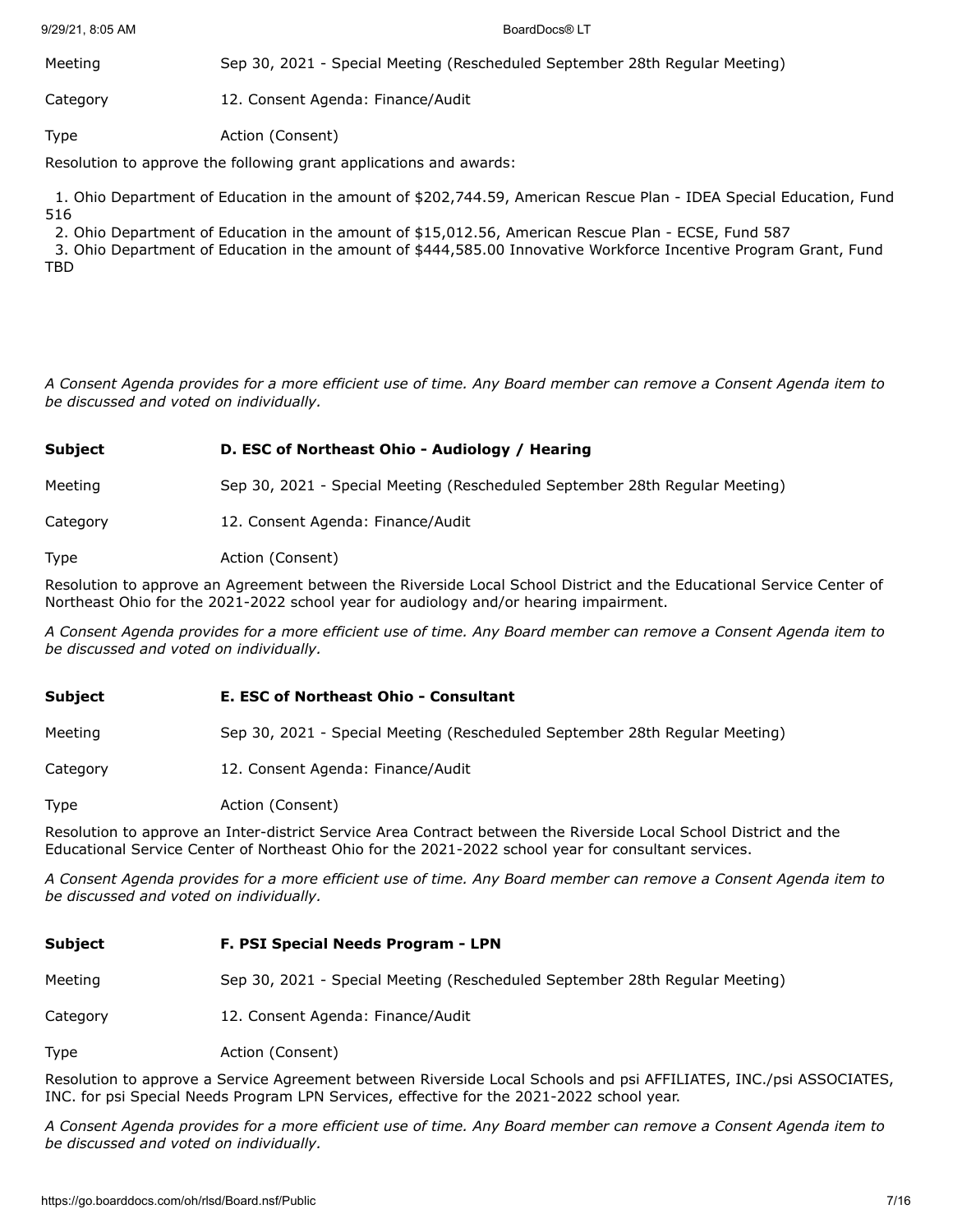### **Subject G. Kim Tylicki Willoughby-Eastlake City School District**

Meeting Sep 30, 2021 - Special Meeting (Rescheduled September 28th Regular Meeting)

Category 12. Consent Agenda: Finance/Audit

Type **Action** (Consent)

Resolution to approve an agreement with Willoughby-Eastlake City School District for services provided by Kim Tylicki during the 2021-2022 school year for educational purposes of students from the Riverside Local School District.

*A Consent Agenda provides for a more efficient use of time. Any Board member can remove a Consent Agenda item to be discussed and voted on individually.*

| <b>Subject</b> | H. Mentor Cardinal Autism Resource and Education School (CARES)             |
|----------------|-----------------------------------------------------------------------------|
| Meeting        | Sep 30, 2021 - Special Meeting (Rescheduled September 28th Regular Meeting) |
| Category       | 12. Consent Agenda: Finance/Audit                                           |
| Type           | Action (Consent)                                                            |

Resolution to approve an Agreement with the Mentor Exempted Village Schools for Admission/Tuition to the Mentor Cardinal Autism Resource and Education School (CARES) for educational purposes of students with disabilities from Riverside Local Schools effective August 24, 2021 through June 2, 2022.

*A Consent Agenda provides for a more efficient use of time. Any Board member can remove a Consent Agenda item to be discussed and voted on individually.*

| Subject  | I. Chromebook Cases - Insight                                               |
|----------|-----------------------------------------------------------------------------|
| Meeting  | Sep 30, 2021 - Special Meeting (Rescheduled September 28th Regular Meeting) |
| Category | 12. Consent Agenda: Finance/Audit                                           |
| Type     | Action (Consent)                                                            |
|          |                                                                             |

Resolution to approve a purchase order with Insight Public Sector for 900 chromebook cases for a total cost of \$18,073.55.

*A Consent Agenda provides for a more efficient use of time. Any Board member can remove a Consent Agenda item to be discussed and voted on individually.*

| <b>Subject</b> | J. Wilson Language Training Corp. - Fundations                              |
|----------------|-----------------------------------------------------------------------------|
| Meeting        | Sep 30, 2021 - Special Meeting (Rescheduled September 28th Regular Meeting) |
| Category       | 12. Consent Agenda: Finance/Audit                                           |
| Type           | Action (Consent)                                                            |

Resolution to approve purchase orders to Wilson Language Training Corp. for Fundations classroom materials at a total cost of \$67,977.31.

| Subject  | K. Preschool Lease - Hale Road Elementary                                   |
|----------|-----------------------------------------------------------------------------|
| Meeting  | Sep 30, 2021 - Special Meeting (Rescheduled September 28th Regular Meeting) |
| Category | 12. Consent Agenda: Finance/Audit                                           |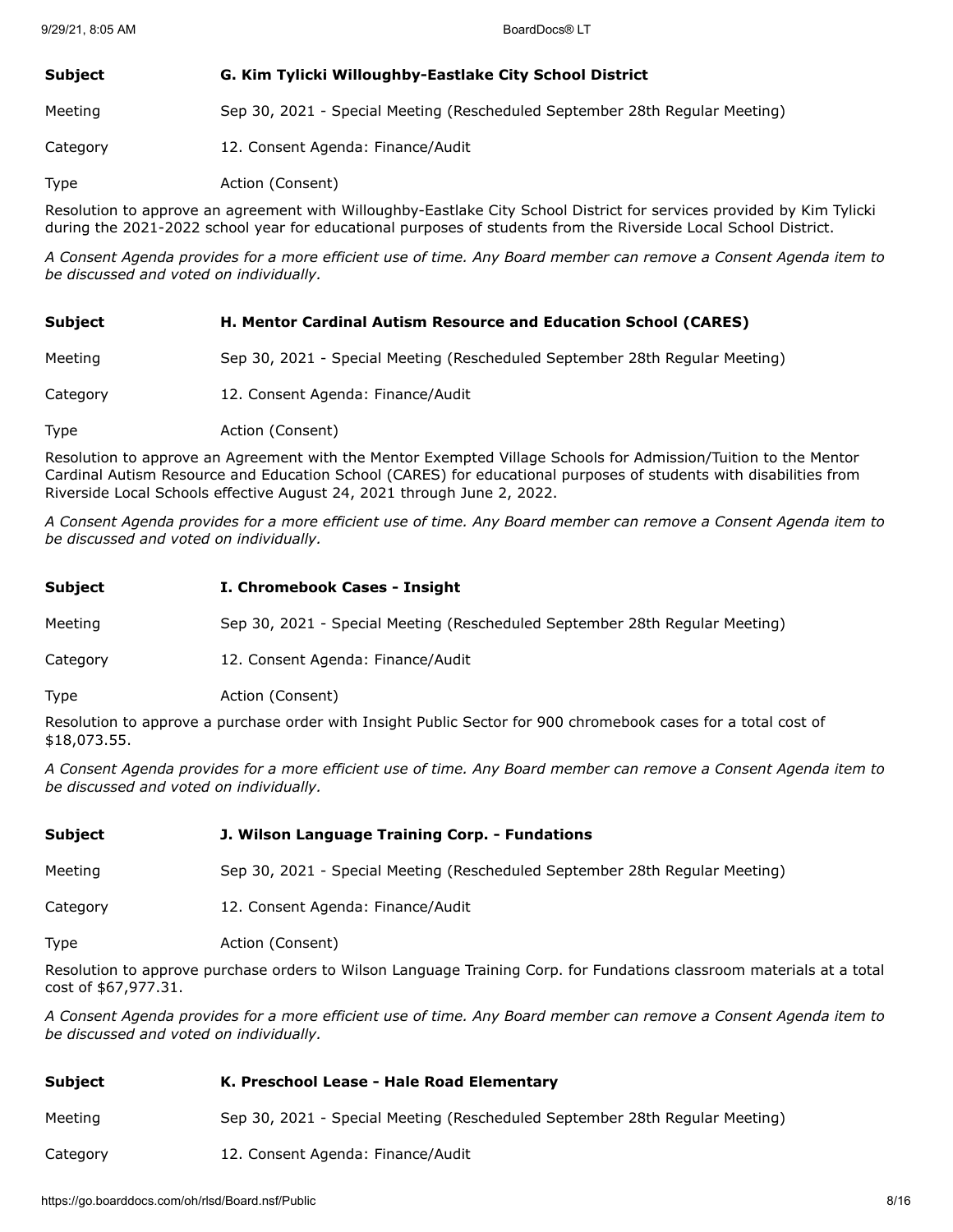#### Type **Action** (Consent)

Resolution to approve a lease agreement with the Educational Service Center of the Western Reserve for use of Hale Road Elementary School effective August 1, 2021 through June 30, 2022.

*A Consent Agenda provides for a more efficient use of time. Any Board member can remove a Consent Agenda item to be discussed and voted on individually.*

| <b>Subject</b>                                                              | L. Transfers                                                                |
|-----------------------------------------------------------------------------|-----------------------------------------------------------------------------|
| Meeting                                                                     | Sep 30, 2021 - Special Meeting (Rescheduled September 28th Regular Meeting) |
| Category                                                                    | 12. Consent Agenda: Finance/Audit                                           |
| <b>Type</b>                                                                 | Action (Consent)                                                            |
| Motion to approve transfers out of the Ceneral Fund to the following funds: |                                                                             |

Motion to approve transfers out of the General Fund to the following funds: From General Fund 001 \$5,000.00 to the Beaver Nation School Store Fund 200-964B From General Fund 001 \$1,650,000.00 to the Permanent Improvement Fund 033

*A Consent Agenda provides for a more efficient use of time. Any Board member can remove a Consent Agenda item to be discussed and voted on individually.*

| <b>Subject</b> | <b>M. Donations</b>                                                         |
|----------------|-----------------------------------------------------------------------------|
| Meeting        | Sep 30, 2021 - Special Meeting (Rescheduled September 28th Regular Meeting) |
| Category       | 12. Consent Agenda: Finance/Audit                                           |
| <b>Type</b>    | Action (Consent)                                                            |

Resolution to accept the following donation(s):

1. Personal protective equipment, antibacterial wipes and hand sanitizer from the Leroy-Thompson VFW Post 7939 Auxiliary

| <b>Subject</b>             | N. Approval of Consent Agenda: Finance/Audit                                                               |                                    |               |  |
|----------------------------|------------------------------------------------------------------------------------------------------------|------------------------------------|---------------|--|
| Meeting                    | Sep 30, 2021 - Special Meeting (Rescheduled September 28th Regular Meeting)                                |                                    |               |  |
| Category                   | 12. Consent Agenda: Finance/Audit                                                                          |                                    |               |  |
| <b>Type</b>                |                                                                                                            | Action (Consent)                   |               |  |
| Recommended Action         | Motion to approve the items listed on the Finance/Audit Consent Agenda as recommended by<br>the Treasurer. |                                    |               |  |
| Motion: __________________ |                                                                                                            |                                    |               |  |
| Second: __________________ |                                                                                                            |                                    |               |  |
| Vote:                      |                                                                                                            |                                    |               |  |
| Jennifer Harden            |                                                                                                            | Nay_______                         | Abstain______ |  |
| Belinda Grassi             |                                                                                                            | $\mathsf{Nay}$ <sub>________</sub> | Abstain______ |  |
| Tom Hach                   | Aye_______                                                                                                 | Nay______                          | Abstain______ |  |
| Lori Krenisky              |                                                                                                            | Nay_______                         | Abstain______ |  |
| Jack Miley                 |                                                                                                            | Nay_______                         | Abstain       |  |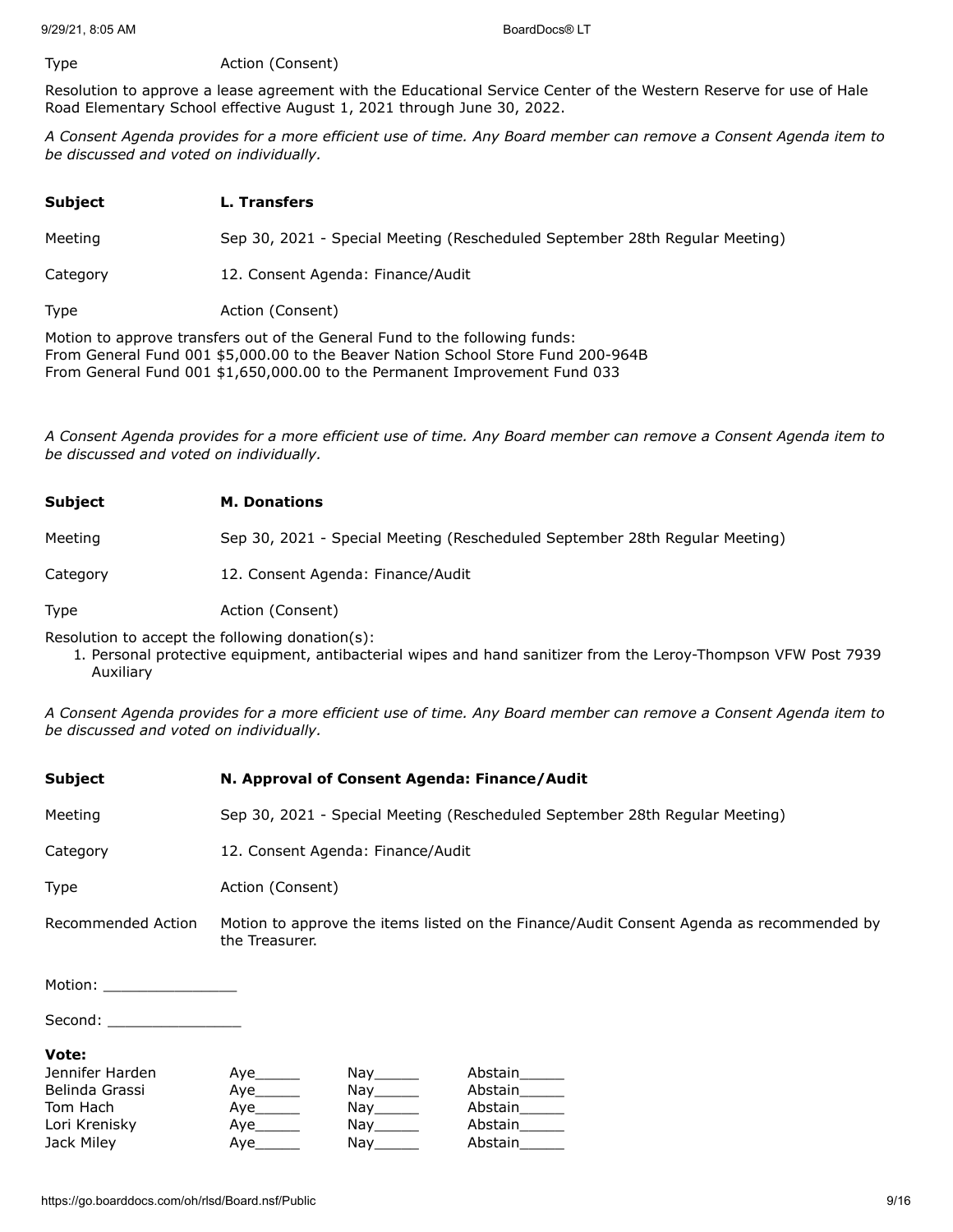President declares the motion: carried, failed

*A Consent Agenda provides for a more efficient use of time. Any Board member can remove a Consent Agenda item to be discussed and voted on individually.*

## **13. Consent Agenda: Personnel**

| <b>Subject</b>     | A. Transfer                                                                 |
|--------------------|-----------------------------------------------------------------------------|
| Meeting            | Sep 30, 2021 - Special Meeting (Rescheduled September 28th Regular Meeting) |
| Category           | 13. Consent Agenda: Personnel                                               |
| <b>Type</b>        | Action (Consent)                                                            |
| Recommended Action | Resolution to approve the following transfer(s).                            |

- 1. Carol Grier from Long-Term Substitute at Buckeye Elementary to a ESSER Tutor at Buckeye Elementary at an hourly rate of \$24.62, effective September 20, 2021.
- 2. Beth Maclin from Special Needs Assistant at Riverview Elementary to Building Assistant at Riverview Elementary at the hourly rate of \$12.01 Step-4, effective September 27, 2021.
- 3. Dana King from Long-Term Substitute at Parkside Elementary to Intervention Tutor at Parkside Elementary at an hourly rate of \$24.62, effective October 4, 2021.

*A Consent Agenda provides for a more efficient use of time. Any Board member can remove a Consent Agenda item to be discussed and voted on individually.*

#### **Subject B. Employment**

Meeting Sep 30, 2021 - Special Meeting (Rescheduled September 28th Regular Meeting)

Category 13. Consent Agenda: Personnel

Type **Action** (Consent)

Recommended Action Resolution to employ the following personnel;

- 1. Megan Myers, Lunchroom Assistant at Melridge Elementary, One-Year Limited Contract at the hourly rate of \$10.71 Step-0, effective September 29, 2021.
- 2. Priscilla Sullivan, Study Hall Monitor at Riverside Campus, One-Year Limited Contract at the hourly rate of \$11.32 Step-0, effective September 21, 2021.
- 3. Nicole Luciano, Saturday Academy Monitor at Riverside Campus for the 2021-2022 school year.
- 4. Nicole Starkey, correction to funding, from Intervention Tutor to ESSER Reading Tutor at the hourly rate of \$24.62.
- 5. Krista Schack, Elementary Library Aide, One-Year Limited Contract at the hourly rate of \$12.05 Step-2 effective October 7, 2021.
- 6. Stacey Seacrist, Night Custodian Tuesday-Saturday at Riverside Campus, One-Year Limited Contract at the hourly rate of \$16.05 Step-0 effective October 26, 2021.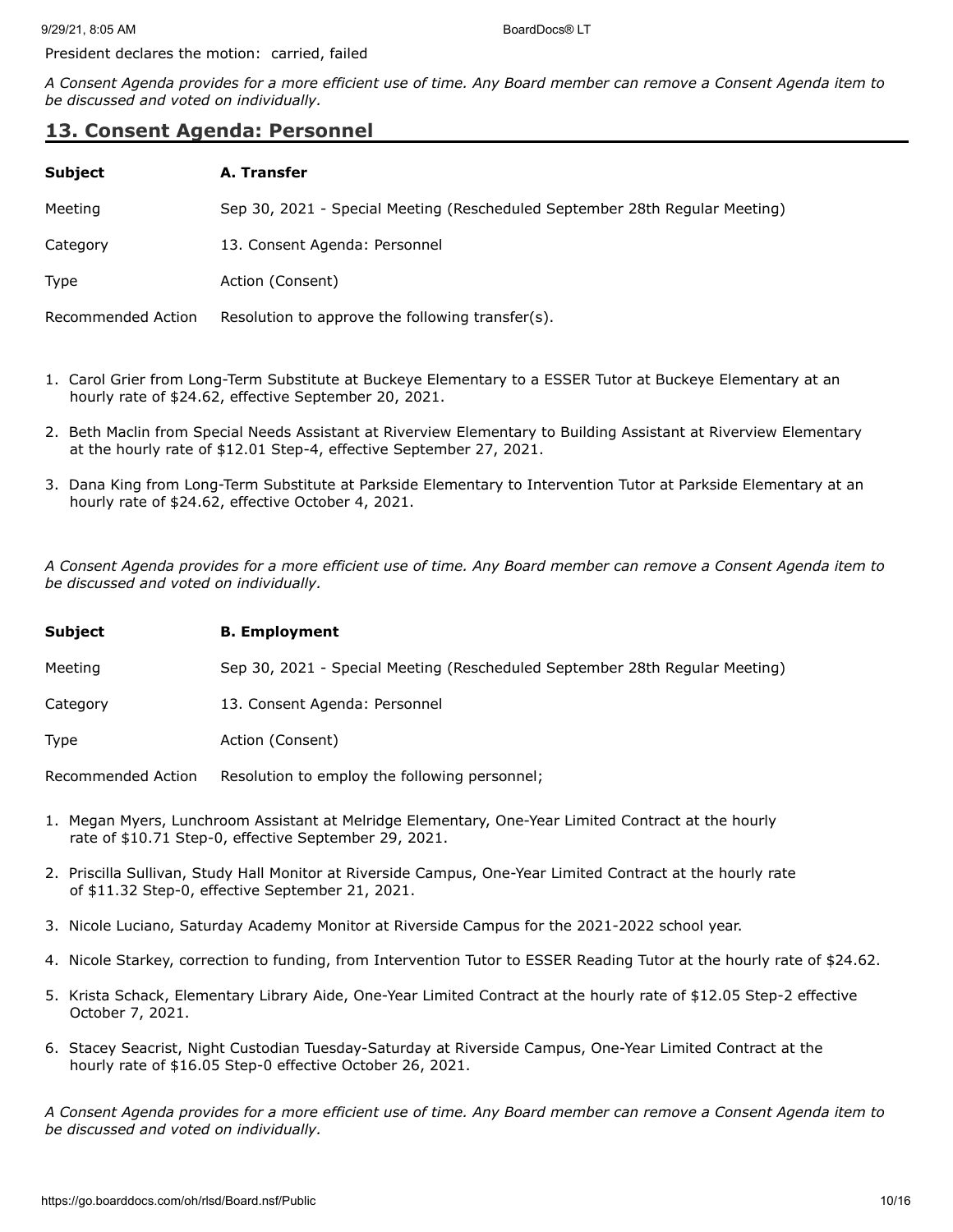| <b>Subject</b>     | <b>C. Classified Substitutes</b>                                            |
|--------------------|-----------------------------------------------------------------------------|
| Meeting            | Sep 30, 2021 - Special Meeting (Rescheduled September 28th Regular Meeting) |
| Category           | 13. Consent Agenda: Personnel                                               |
| <b>Type</b>        | Action (Consent)                                                            |
| Recommended Action | Resolution to approve the following classified substitutes(s);              |

### **Classified Substitute & Educational Aide Substitute**

Kimberly Hansen Mandy Novak

*A Consent Agenda provides for a more efficient use of time. Any Board member can remove a Consent Agenda item to be discussed and voted on individually.*

| <b>Subject</b> | <b>D. Supplemental Contracts</b>                                            |
|----------------|-----------------------------------------------------------------------------|
| Meeting        | Sep 30, 2021 - Special Meeting (Rescheduled September 28th Regular Meeting) |
| Category       | 13. Consent Agenda: Personnel                                               |
| <b>Type</b>    | Action (Consent)                                                            |

Recommended Action Resolution to approve the following supplemental contracts;

### **Supplemental Contracts 21-22**

| Assignment                          | <b>Last Name</b> | <b>First Name</b> | <b>Salary</b> | <b>Notes</b>             |
|-------------------------------------|------------------|-------------------|---------------|--------------------------|
| Basketball-Girls Head Coach         | Caldwell         | Mike              | \$8,406.00    |                          |
| Basketball-Girls Varsity Assistant  | Calhoun          | Jody              | \$5,676.00    |                          |
| Basketball-Girls Varsity Assistant  | Field            | <b>James</b>      | \$4,895.00    |                          |
| Basketball-Girls 9th Grade          | Erjavec          | Carrie            | \$3,507.00    |                          |
| Basketball-Boys 8th Grade           | Perz             | Greg              | \$3,507.00    | Pending PAP              |
| Basketball-Boys 7th Grade Coach     | Hanlin           | Jimmy             | \$2,730.00    |                          |
| Basketball - Boys 7th Grade Coach   | Harden           | Gene              | Volunteer     |                          |
| <b>TBT LEAD</b>                     | Inbody           | Stacy             | \$500.00      | K-ELA                    |
| <b>TBT LEAD</b>                     | Keefer           | Amy               | \$750.00      | 3-5 Science & Soc. Stud. |
| Asynchronous Course Credit Recovery | Poje             | Laura             | \$2543.00     | 1st Semester             |
| Asynchronous Course Credit Recovery | McIntyre         | Jaime             | \$2543.00     | 1st Semester             |
| Asynchronous Course Credit Recovery | Mrosko           | Jamie             | \$2543.00     | 1st Semester             |
| Asynchronous Course Credit Recovery | Gisondo          | Michael           | \$2543.00     | 1st Semester             |
| Asynchronous Course Credit Recovery | Huffman          | Ken               | \$2543.00     | 1st Semester             |
| Asynchronous Course Credit Recovery | Keller           | Ken               | \$2543.00     | 1st Semester             |
| Asynchronous Course Credit Recovery | Ross             | Sara              | \$2543.00     | 1st Semester             |
| Asynchronous Course Credit Recovery | Eckles           | Jeff              | \$2543.00     | 1st Semester             |
| Aysnchronous Course Credit Recovery | Bouffard         | Chris             | \$2543.00     | 1st Semester             |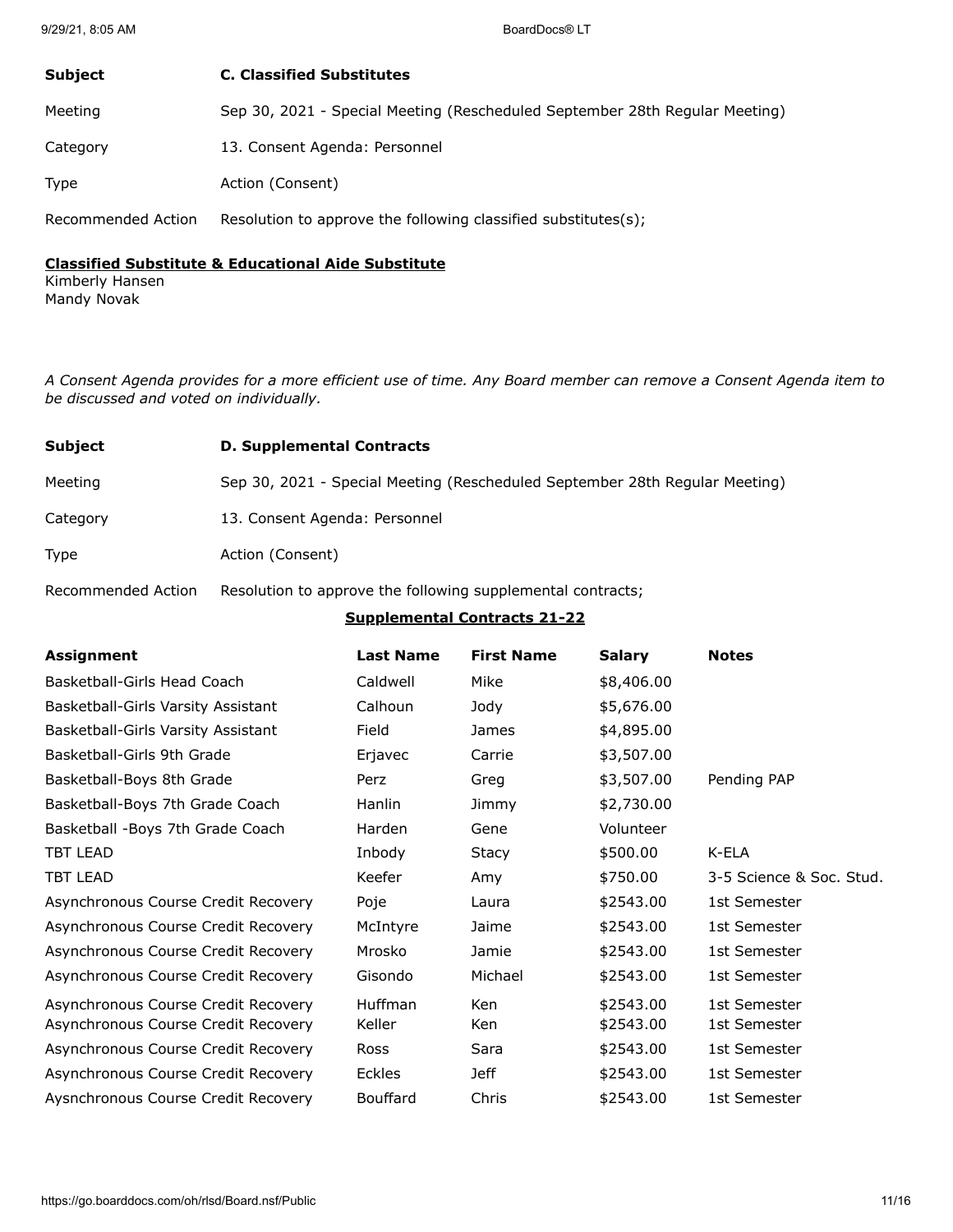*A Consent Agenda provides for a more efficient use of time. Any Board member can remove a Consent Agenda item to be discussed and voted on individually.*

| <b>Subject</b>                                                                                                 | E. Approval of Consent Agenda: Personnel                                                                    |                                                                                                                                                                                                    |                                                           |
|----------------------------------------------------------------------------------------------------------------|-------------------------------------------------------------------------------------------------------------|----------------------------------------------------------------------------------------------------------------------------------------------------------------------------------------------------|-----------------------------------------------------------|
| Meeting                                                                                                        | Sep 30, 2021 - Special Meeting (Rescheduled September 28th Regular Meeting)                                 |                                                                                                                                                                                                    |                                                           |
| Category                                                                                                       | 13. Consent Agenda: Personnel                                                                               |                                                                                                                                                                                                    |                                                           |
| <b>Type</b>                                                                                                    | Action (Consent)                                                                                            |                                                                                                                                                                                                    |                                                           |
| Recommended Action                                                                                             | Motion to approve the items listed on the Personnel Consent Agenda as recommended by the<br>Superintendent. |                                                                                                                                                                                                    |                                                           |
| Motion: will be a series of the series of the series of the series of the series of the series of the series o |                                                                                                             |                                                                                                                                                                                                    |                                                           |
| Second:                                                                                                        |                                                                                                             |                                                                                                                                                                                                    |                                                           |
| Vote:<br>Jennifer Harden<br>Belinda Grassi<br>Tom Hach<br>Lori Krenisky<br>Jack Miley                          | Aye<br>Aye<br>Aye<br>Aye                                                                                    | Nay_______<br>$\mathsf{Nay} \_\_\_\_\_\$<br>$\mathsf{Nay}$ <sub>________</sub><br>Nay the set of the set of the set of the set of the set of the set of the set of the set of the set of the set o | Abstain______<br>Abstain<br>Abstain<br>Abstain<br>Abstain |

President declares the motion: carried, failed

*A Consent Agenda provides for a more efficient use of time. Any Board member can remove a Consent Agenda item to be discussed and voted on individually.*

### **14. Consent Agenda: Curriculum & Programming**

#### **Subject A. Approval of Parent Organizations and Support Organizations**

Meeting Sep 30, 2021 - Special Meeting (Rescheduled September 28th Regular Meeting)

Category 14. Consent Agenda: Curriculum & Programming

Type **Action** (Consent)

Resolution to formally approve the following Parent Organizations and Support Organizations for the 2021-2022 school year per policies [9210](http://www.neola.com/riverside(lake)-oh/) and [9211](http://www.neola.com/riverside(lake)-oh/) due to the respective organizations complying with board policy and submitting the required documents to the board:

#### **Parent Organizations:**

Parkside Elementary PTO LaMuth AMSCO PTO Riverview Elementary PTO Melridge Elementary PTO Buckeye Elementary PTA

#### **Support Organizations:**

Painesville Township Band Boosters (dba Riverside Band Boosters) Riverside Boys Soccer Club Riverside Girls Soccer Boosters Riverside Splash Club RLEEF Riverside Girls Lacrosse RBI Club Riverside Boys Lacrosse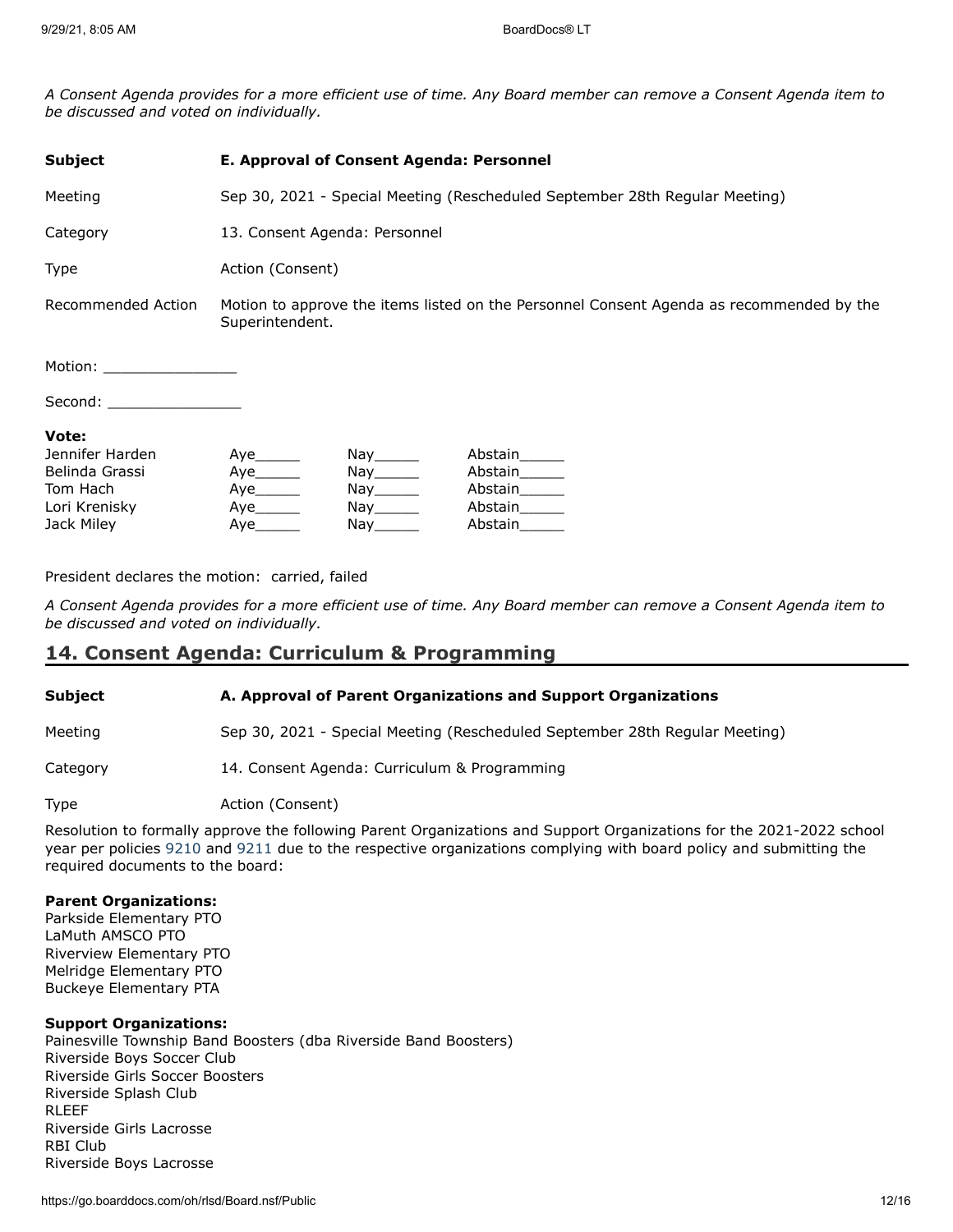Courtside Club Riverside Volleyball Boosters Riverside Choir Boosters RHS Gridiron Riverside Flying R Booster Club

*A Consent Agenda provides for a more efficient use of time. Any Board member can remove a Consent Agenda item to be discussed and voted on individually.*

# **Subject B. Riverside Varsity Softball Trip to South Carolina**

Meeting Sep 30, 2021 - Special Meeting (Rescheduled September 28th Regular Meeting)

Category 14. Consent Agenda: Curriculum & Programming

Type **Action** (Consent)

Resolution to approve the Riverside Varsity Softball Team trip to Myrtle Beach, South Carolina scheduled to leave April 12, 2022, and return on April 16, 2022, the trip is during Spring Break. There will be no cost to the Board of Education.

*A Consent Agenda provides for a more efficient use of time. Any Board member can remove a Consent Agenda item to be discussed and voted on individually.*

### **Subject C. OHSAA Request Under ORC 3313.64(F)(7)**

Meeting Sep 30, 2021 - Special Meeting (Rescheduled September 28th Regular Meeting)

Category 14. Consent Agenda: Curriculum & Programming

Type **Action** (Consent)

On the recommendation of the Superintendent, the Riverside Local School District Board of Education hereby releases "Student A" and "Student B" in accordance with R.C. 3313.64(F)(7) to participate in interscholastic athletics at the school where the student is attending within the Mentor Exempted Village Local School District and authorizes the Superintendent to take such other action as needed to implement this resolution.

*A Consent Agenda provides for a more efficient use of time. Any Board member can remove a Consent Agenda item to be discussed and voted on individually.*

| <b>Subject</b>             | D. Approval of Consent Agenda: Curriculum & Programming                                                                    |
|----------------------------|----------------------------------------------------------------------------------------------------------------------------|
| Meeting                    | Sep 30, 2021 - Special Meeting (Rescheduled September 28th Regular Meeting)                                                |
| Category                   | 14. Consent Agenda: Curriculum & Programming                                                                               |
| Type                       | Action (Consent)                                                                                                           |
| Recommended Action         | Motion to approve the items listed on the Curriculum & Programming Consent Agenda as<br>recommended by the Superintendent. |
| Motion: _______________    |                                                                                                                            |
| Second: __________________ |                                                                                                                            |

#### **Vote:**

| Jennifer Harden | Aye | Nay the second the second second that the second second second the second second second second second second s                                                                                                                 | Abstain |
|-----------------|-----|--------------------------------------------------------------------------------------------------------------------------------------------------------------------------------------------------------------------------------|---------|
| Belinda Grassi  |     | Nay_______                                                                                                                                                                                                                     | Abstain |
| Tom Hach        |     | Nay the second the second term in the second term in the second term in the second term in the second term in the second term in the second term in the second term in the second term in the second term in the second term i | Abstain |
| Lori Krenisky   | Ave | Nav l                                                                                                                                                                                                                          | Abstain |
| Jack Miley      | Ave | Nay                                                                                                                                                                                                                            | Abstain |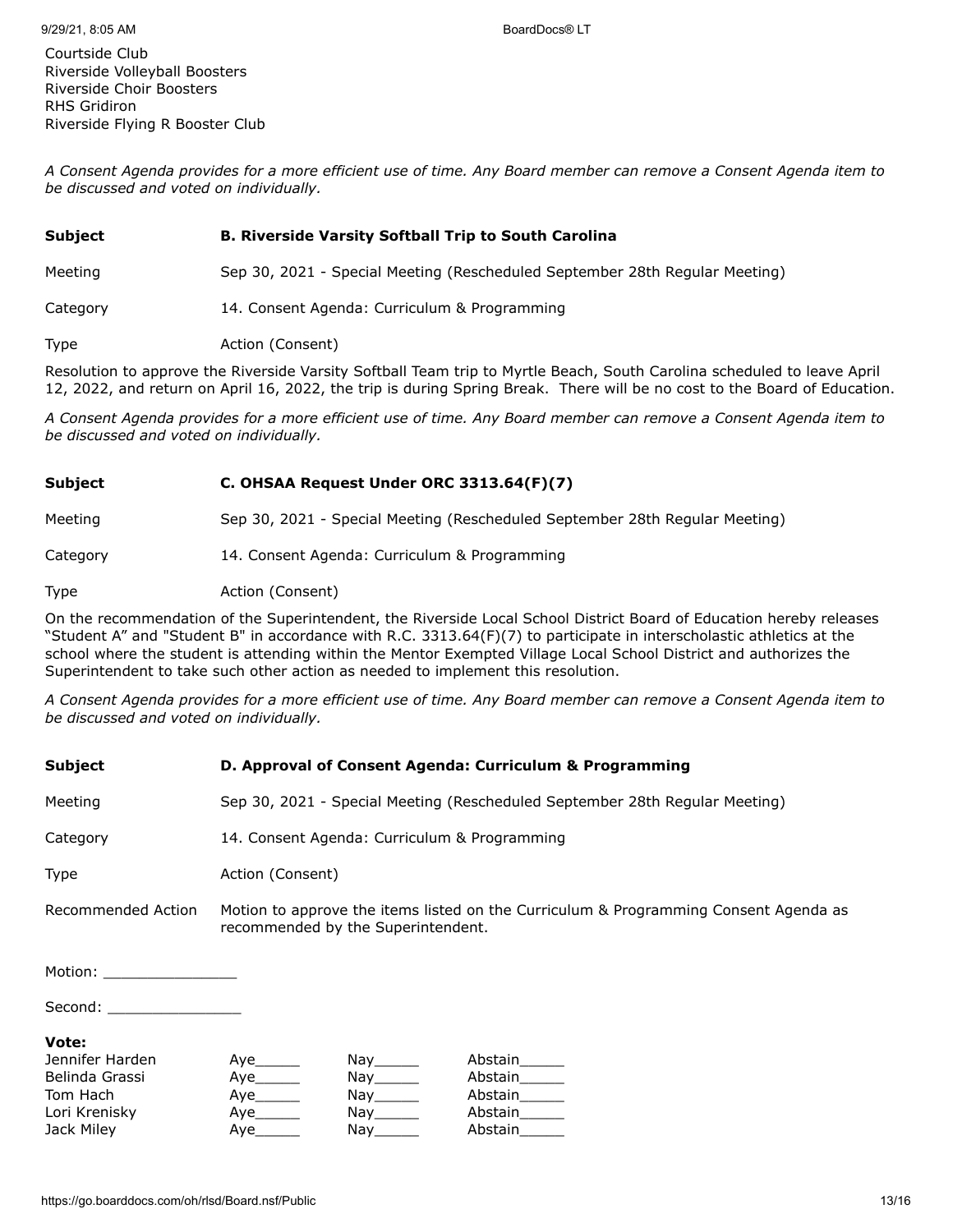President declares the motion: carried, failed

*A Consent Agenda provides for a more efficient use of time. Any Board member can remove a Consent Agenda item to be discussed and voted on individually.*

# **15. Consent Agenda: Buildings & Grounds/Operations**

### **Subject A. Declaration of impractical to transport identified students**

Meeting Sep 30, 2021 - Special Meeting (Rescheduled September 28th Regular Meeting)

Category 15. Consent Agenda: Buildings & Grounds/Operations

Type **Action** (Consent)

Resolution to declare transportation impractical for certain identified students is presented pursuant to the requirements of Ohio Revised Code chapter 3327 and the procedures set forth by the Ohio Department of Education. The resolution follows careful evaluation of all other available options prior to consideration of impracticality.

The Superintendent of Schools recommends that the board of education adopt the following resolution:

WHEREAS the identified students have been determined to be residents of this school district, and eligible for transportation services; and

WHEREAS after careful evaluation of all available options, it has been determined that it is impractical to provide transportation for these students to their selected schools; and

WHEREAS the following factors as identified in Revised Code 3327.01 have been considered: (1) the number of pupils to be transported; and (2) the cost of providing transportation in terms of equipment, maintenance, personnel, and administration to: Lake Catholic High School.

WHEREAS the option of offering payment in lieu of transportation is provided in Revised Code. Therefore, Be It RESOLVED that the Riverside Local Board of Education hereby approves the declaration of impractical to transport for the identified students, and offering them payment in lieu of transportation.

*A Consent Agenda provides for a more efficient use of time. Any Board member can remove a Consent Agenda item to be discussed and voted on individually.*

#### **Subject B. OSC Bus Purchasing Program - Fall 2021**

Meeting Sep 30, 2021 - Special Meeting (Rescheduled September 28th Regular Meeting)

Category 15. Consent Agenda: Buildings & Grounds/Operations

Type **Action** (Consent)

WHEREAS, the Riverside Local (Lake County) Schools Board of Education wishes to advertise and receive bids for the purchase of five - special needs school bus chassis and bodies.

THEREFORE, BE IT RESOLVED the Riverside Local (Lake County) Schools Board of Education wishes to participate and authorizes the Ohio Schools Council to advertise and receive bids on behalf of said Board as per the specifications submitted for the cooperative purchase of five - special needs school bus chassis and bodies.

| Subject  | <b>C. OFCC Master Plan Revision - DRAFT</b>                                 |
|----------|-----------------------------------------------------------------------------|
| Meeting  | Sep 30, 2021 - Special Meeting (Rescheduled September 28th Regular Meeting) |
| Category | 15. Consent Agenda: Buildings & Grounds/Operations                          |
| Type     | Action (Consent)                                                            |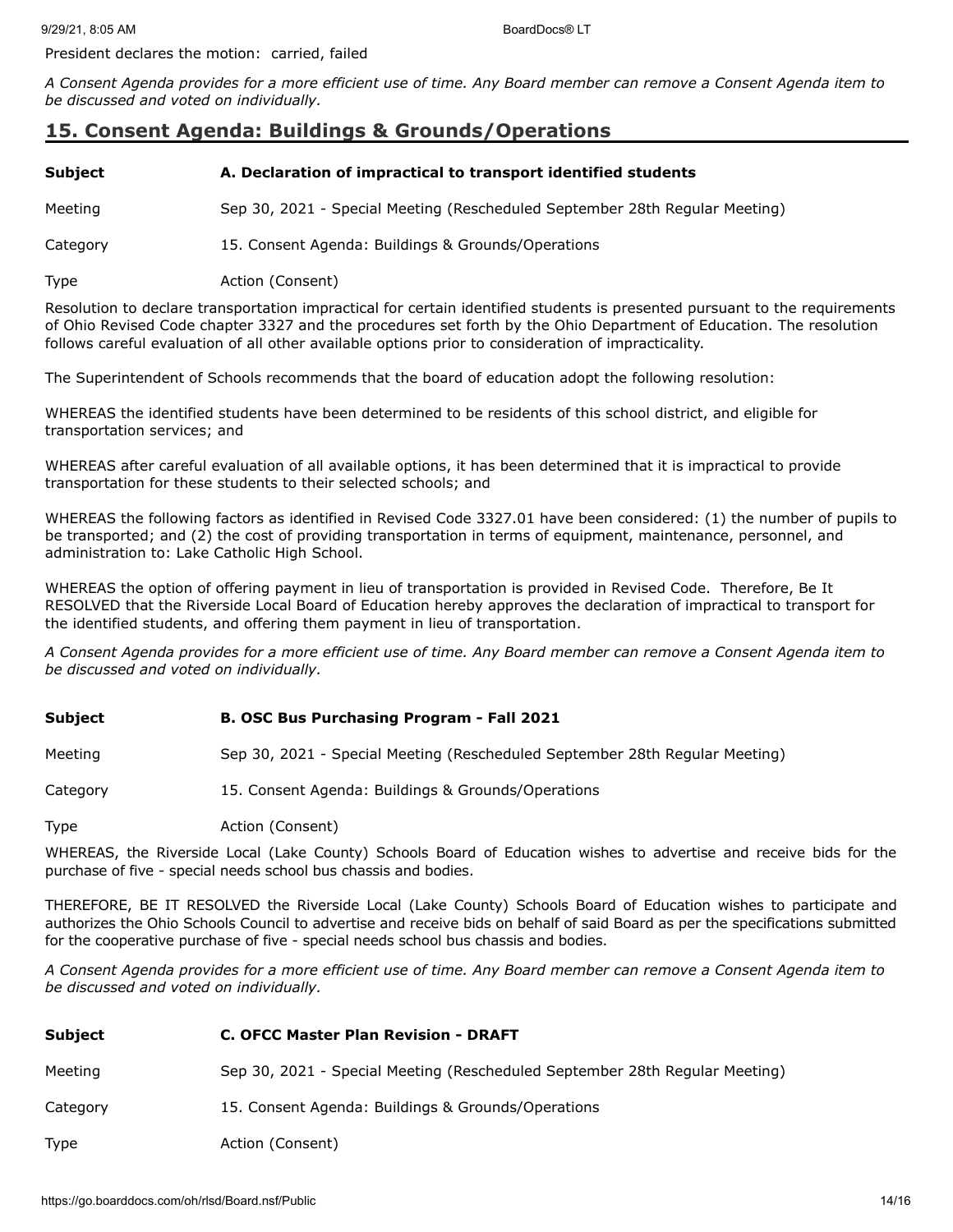#### Resolution to approve the following as attached: **(Awaiting final documents from the OFCC - May need to schedule special meeting in October)**

Resolution to accept the amended master facilities plan for the Ohio Facilities Construction Commission Expedited Local Partnership Plan Resolution of intent regarding the 1/2 mill maintenance requirement Second amended and restated project agreement

*A Consent Agenda provides for a more efficient use of time. Any Board member can remove a Consent Agenda item to be discussed and voted on individually.*

#### **Subject D. Approval of Consent Agenda: Buildings & Grounds/Operations**

Meeting Sep 30, 2021 - Special Meeting (Rescheduled September 28th Regular Meeting)

Category 15. Consent Agenda: Buildings & Grounds/Operations

Type **Action** (Consent)

Recommended Action Motion to approve the items listed on the Buildings & Grounds/Operations Consent Agenda as recommended by the Superintendent.

Motion: \_\_\_\_

Second: \_\_\_\_\_\_\_\_\_\_\_\_\_\_\_

#### **Vote:**

| Jennifer Harden | Aye | Nay the second the second second that the second second second the second second second second second second s | Abstain |
|-----------------|-----|----------------------------------------------------------------------------------------------------------------|---------|
| Belinda Grassi  | Aye | Nav                                                                                                            | Abstain |
| Tom Hach        |     | Nay the second the second second that the second second second the second second second second second second s | Abstain |
| Lori Krenisky   | Aye | Nav l                                                                                                          | Abstain |
| Jack Miley      | Ave | Nav                                                                                                            | Abstain |

President declares the motion: carried, failed

*A Consent Agenda provides for a more efficient use of time. Any Board member can remove a Consent Agenda item to be discussed and voted on individually.*

# **16. Board of Education Update**

| Subject     | A. Board of Education Update                                                |
|-------------|-----------------------------------------------------------------------------|
| Meeting     | Sep 30, 2021 - Special Meeting (Rescheduled September 28th Regular Meeting) |
| Category    | 16. Board of Education Update                                               |
| <b>Type</b> | Information                                                                 |
|             | The Board of Education will provide additional updates and/or discussion.   |

# **17. Closing Items**

| <b>Subject</b>                                                                                                                                                                  | A. Next meeting announcement                                                |  |
|---------------------------------------------------------------------------------------------------------------------------------------------------------------------------------|-----------------------------------------------------------------------------|--|
| Meeting                                                                                                                                                                         | Sep 30, 2021 - Special Meeting (Rescheduled September 28th Regular Meeting) |  |
| Category                                                                                                                                                                        | 17. Closing Items                                                           |  |
| Type                                                                                                                                                                            | Information                                                                 |  |
| Next Meeting: Finance/Audit and Personnel Committee Meeting October 21, 2021 8:00 a.m.<br>Special Meeting October 28, 2021 7:00 p.m. (Rescheduled October 26th Regular Meeting) |                                                                             |  |